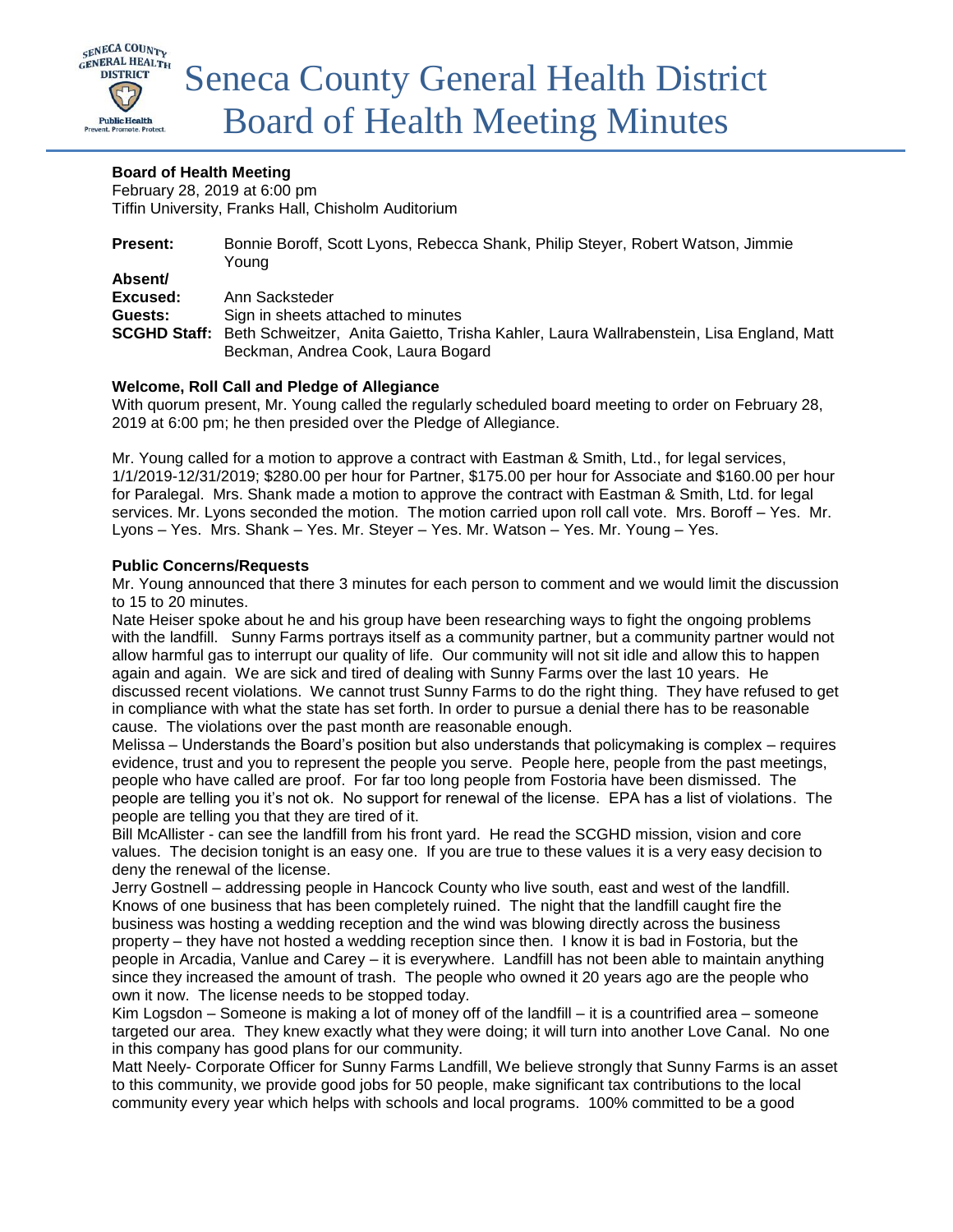neighbor. We will continue to listen and do our best to address the issues. We are committed to maintaining a safe and healthy work environment for our employees. 24 hour hotline is in place. Have invested \$4,000,000.00 in new technology, new equipment and processes to control odors. New system has been very successful in removing Hydrogen Sulfide gas. We operate in full compliance with new orders and regulations. Regularly inspected by the EPA and Seneca County General Health District. Additional measures will include installation of Geomembrane blanket.

Carl Walters – we are hearing the same thing that we heard 2 weeks ago – odor keeps spreading – been saying this for 10 years. Jan .4 – took granddaughter for a bike ride – smell was bad and got worse – pretty offensive at Fostoria City Park – hit us like a ton of bricks. Granddaughter had her first ever severe nose bleed. If it was your grandkid you would walk away from that place.

Joe Durham from Eastman & Smith, Ltd. spoke to the Board regarding their options. Any decision that is made must be lawful and reasonable so it can be upheld on appeal. Mr. Durham reviewed options regarding the pending license application for Sunny Farms. If you feel that the license application is complete you have 3 options: approve the license, approve the license with terms and conditions, or deny the license. He discussed each option and what each would entail. He discussed the list of 11 reasons for denial. When denying you must provide an intent to deny, cannot deny the license tonight, you must issue the intent to deny if that is your decision. The applicant has a right to a hearing; the hearing must be requested 30 days. Upon request of a hearing, the hearing will be under Board of Health rules for a hearing. The applicant will have the right to appear in person and be represented. Board is essentially acting as a judge at the hearing. We have the option to hire a hearing officer to conduct the hearing and he would give the Board his opinion.

Agreement with Eastman and Smith, Ltd. allows the hiring of an Environmental Consultant to review the existing monitoring data.

At this point Mr. Durham will await the board decision on the License to get into more detail.

Mr. Young requested a motion from the Board regarding Sunny Farms License. Mr. Steyer made a motion for an intent to deny the License for the Sunny Farm Landfill. Mrs. Boroff seconded the motion.

Mr. Durham at this point presented a resolution for the boards review pertaining to the intent to deny. Sunny Farms Landfill has a right to a hearing before the board before prior to final action by the board. Sunny Farms has 30 days to request a hearing before the board. At this point Mr. Durham answered the board's questions.

After discussion Mr. Young called for the roll call vote. The motion carried upon roll call vote. Mrs. Boroff – Yes. Mr. Lyons – Yes. Mrs. Shank – Yes. Mr. Steyer – Yes. Mr. Watson – Yes. Mr. Young – Yes.

Mr. Young requested a motion to hire a hearing officer if needed. Mr. Lyons made a motion the hire a hearing officer if needed. Mr. Steyer seconded the motion. The motion carried upon roll call vote. Mrs. Boroff – Yes. Mr. Lyons – Yes. Mrs. Shank – Yes. Mr. Steyer – Yes. Mr. Watson – Yes. Mr. Young – Yes.

#### **Public Health In-service** None

# **Approval of Minutes**

Mr. Young requested a motion to approve the minutes from the previous month's meeting. Mr. Lyons made a motion to approve the minutes from the January 24, 2019 Board of Health Meeting. Mr. Steyer seconded the motion. The motion carried unanimously.

## **Sub Committee Report**

None

## **Expenditures**

Mr. Young requested approval of the previous month's expenditures. Mrs. Boroff made a motion to approve the expenditures as presented. Mr. Watson seconded the motion. The motion carried upon roll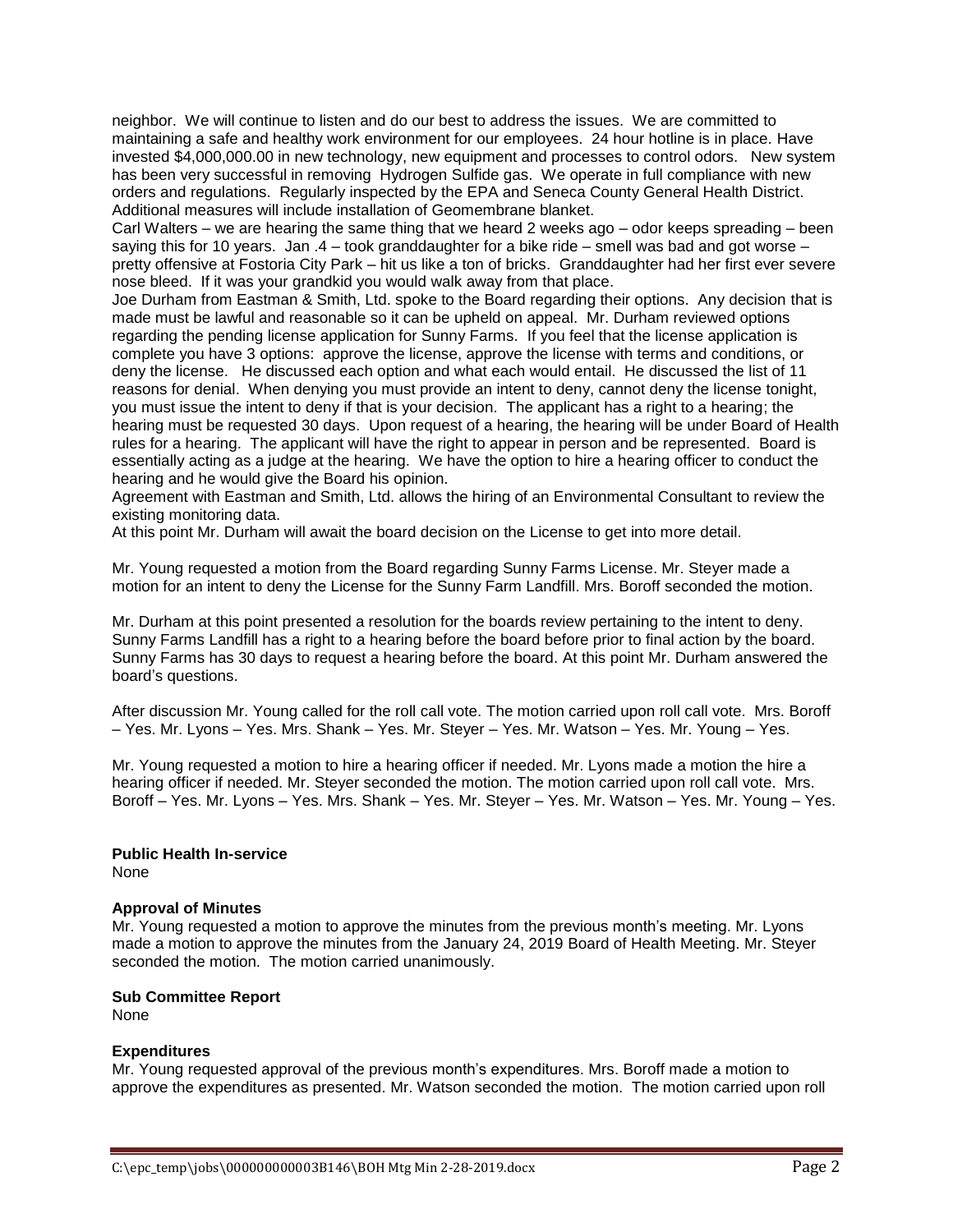call vote. Mrs. Boroff – Yes. Mr. Lyons – Yes. Mrs. Shank – Yes. Mr. Steyer – Yes. Mr. Watson – Yes. Mr. Young – Yes.

# **Out of County Meetings/Travel**

Mr. Young requested a motion to approve Out of County Meetings and Travel requests provided in board packets. Mrs. Shank made a motion to approve the Out of County Meetings and Travel. Mr. Steyer seconded the motion. The motion carried upon roll call vote. Mrs. Boroff – Yes. Mr. Lyons – Yes. Mrs. Shank – Yes. Mr. Steyer – Yes. Mr. Watson – Yes. Mr. Young – Yes.

## **Advances/Repayments/Transfers**

Mr. Young requested a motion to approve Advances, Repayments, and Transfer List provided in board packets. Mrs. Shank made a motion to approve the Advances, Transfer List and Appropriations Transfer. Mr. Lyons seconded the motion. The motion carried upon roll call vote. Mrs. Boroff – Yes. Mr. Lyons – Yes. Mrs. Shank – Yes. Mr. Steyer – Yes. Mr. Watson – Yes. Mr. Young – Yes.

#### **Supplements**

# None

# **Contracts**

Mr. Young requested a motion to approve contracts:

- a. **Rescind** National Center for Water Quality Research of Heidelberg University, for water quality sampling services, 1/1/2019 -12/31/2019; not to exceed \$5,000.00 (payer)
- b. **Addendum** Seneca County Youth Center, for nursing services, 1/1/2018 12/31/2018; was not to exceed \$15,811.50, increased to new total \$19,611.50 (payee)
- c. Seneca County Youth Center, for nursing services, 1/1/2019-12/31/2019; not to exceed \$15,936.00 (payee)
- d. Eastman & Smith, Ltd., for legal services, 1/30/2019-12/31/2019; \$280.00 per hour for Partner, \$175.00 per hour for Associate and \$160 per hour for Paralegal (payer)
- e. Director of the Environmental Protection Agency of the State of Ohio, for water pollution control loan fund assistance, effective upon signatures, through 11/30/2020; not to exceed \$150,000.00 (payee)
- f. Seneca County Board of Developmental Disabilities, for Fostoria building lease, 01/01/2019-12/31/2019, not to exceed \$22983.00, (payer)
- g. Seneca Regional Planning Commission, for home sewage treatment system grant administration fees, effective 02/01/2019-11/30/2019, not to exceed \$500.00 per system or \$375.00 per tap-in (payee)
- h. Seneca Regional Planning Commission, for home sewage treatment system grant administration fees, effective 02/01/2019-11/30/2020, not to exceed \$500.00 per system or \$375.00 per tap-in (payee)
- i. Ohio Department of Commerce, Division Of Industrial Compliance, For manufactured home park inspections, 03/01/2019-06/30/2019, Reimbursement paid per fee schedule, (exhibit C of agreement) (payee)
- j. **Addendum** A & D Excavating, L.L.C., For soil based and ATU/NPDES, Inspection services, 01/01/2019-12/31/2019, was not to exceed \$1750.00, increased to new total \$3150.00 (payer)
- k. **Addendum** Theis Septic Cleaning, L.L.C., For septic tank pumping services, 01/01/2019- 12/31/2019, was not to exceed \$2000.00, increased to new total \$4500.00 (payer)
- l. **Termination** WSOS Community Action Commission Inc., for home sewage treatment system grant administration fees, effective 10/05/2018-11/30/2019. Terminated as of 12/20/2018 per Laura Wallrabenstein's letter emailed to following WSOS employees, Deb Martin, Michelle Rhodes, and Cindy Brookes. Termination was accepted by Deb Martin on 12/20/2018.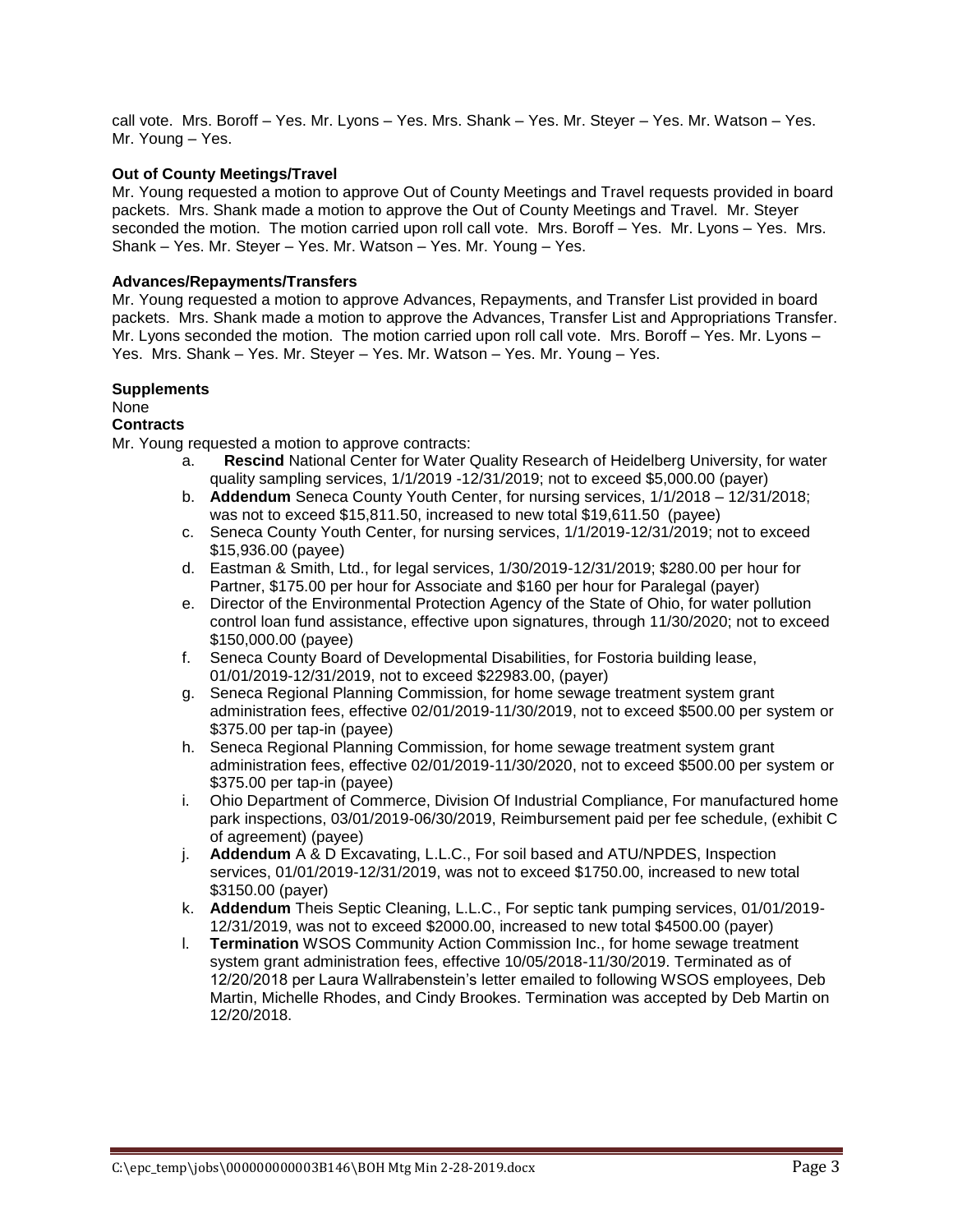Mr. Lyons made a motion to approve the contracts. Mrs. Shank seconded the motion. The motion carried upon roll call vote. Mrs. Boroff – Yes. Mr. Lyons – Yes. Mrs. Shank – Yes. Mr. Steyer – Yes. Mr. Watson – Yes. Mr. Young – Yes.

# **Resolutions**

#### None **Division Reports WIC**

Mr. Young turned the floor over to the Director of the WIC Division, Trisha Kahler, RD LD. Mrs. Kahler reviewed her report included in board member's packet:

People:

Service: The technology application, WIC Shopper's App is currently being tested at the State level before becoming available to participants.

Growth: With the continuing decrease in caseload, State WIC has decided to participate in the National WIC Association's Recruitment and Retention Campaign, which will provide local clinics access to marketing materials to be utilized on social media sites.

Quality: We received results from the 2018 State WIC Participant Survey. One hundred percent of those surveyed felt coming to WIC was a good use of their time, and have gained increased understanding of how to make healthy food choices for their families. One area suggested for improvement was increased information on technology, website and social media.

Fiscal: We have made it through the government shutdowns and are continuing normal operations.

# **Nursing**

Mr. Young turned the floor over to Director of Nursing, Andrea Cook, BSN, RN. Ms. Cook reviewed the Nursing report included in board member's packet: **People:** Dana Mathias, RN returned from Maternity Leave February 11, 2019. **Financial**:

- Mom's Quit for Two grant FY 2020 application was submitted 2-11-2019 requesting funding amount of \$69,344.40. If proposal is accepted funding would begin 7-1-2019. This grant is to improve birth outcomes by decreasing the number of expectant mother and partners who are using tobacco and to maintain a smoke free environment for the newborn for the first 12 months of life.
- The Eco Village MOU and Draft of the proposed services emailed January 15, 2019. If proposal accepted funding would be \$10,000 a year for 5 years to provide nursing services to decrease infant mortality.
- We are working on a CCP (Children's Practicing Pediatricians) 2<sup>nd</sup> dose Program to earn \$1000. This program reviews the clients in our database that may have had one dose of a Meningitis vaccine and due for the 2<sup>nd</sup> dose. We are calling call to schedule the appointment or if they are no longer a client of SCGHD, that information can be put into the system thus cleaning up the database.
- We are writing a proposal to be submitted to the Ohio Older Adults Falls Prevention Coalition of the Ohio Injury Prevention Partnership Coalition requesting \$4,000. This proposal to be submitted 3-15-2019 will provide a home assessment by a nurse, completing a fall risk assessment and education on strategies to reduce falls. The need for grab bars would be assessed, purchased and installed if grant funding is obtained.
- MAC week February 11-15, 2019 completed.

**Quality:** Always striving to provide good, quality care and service.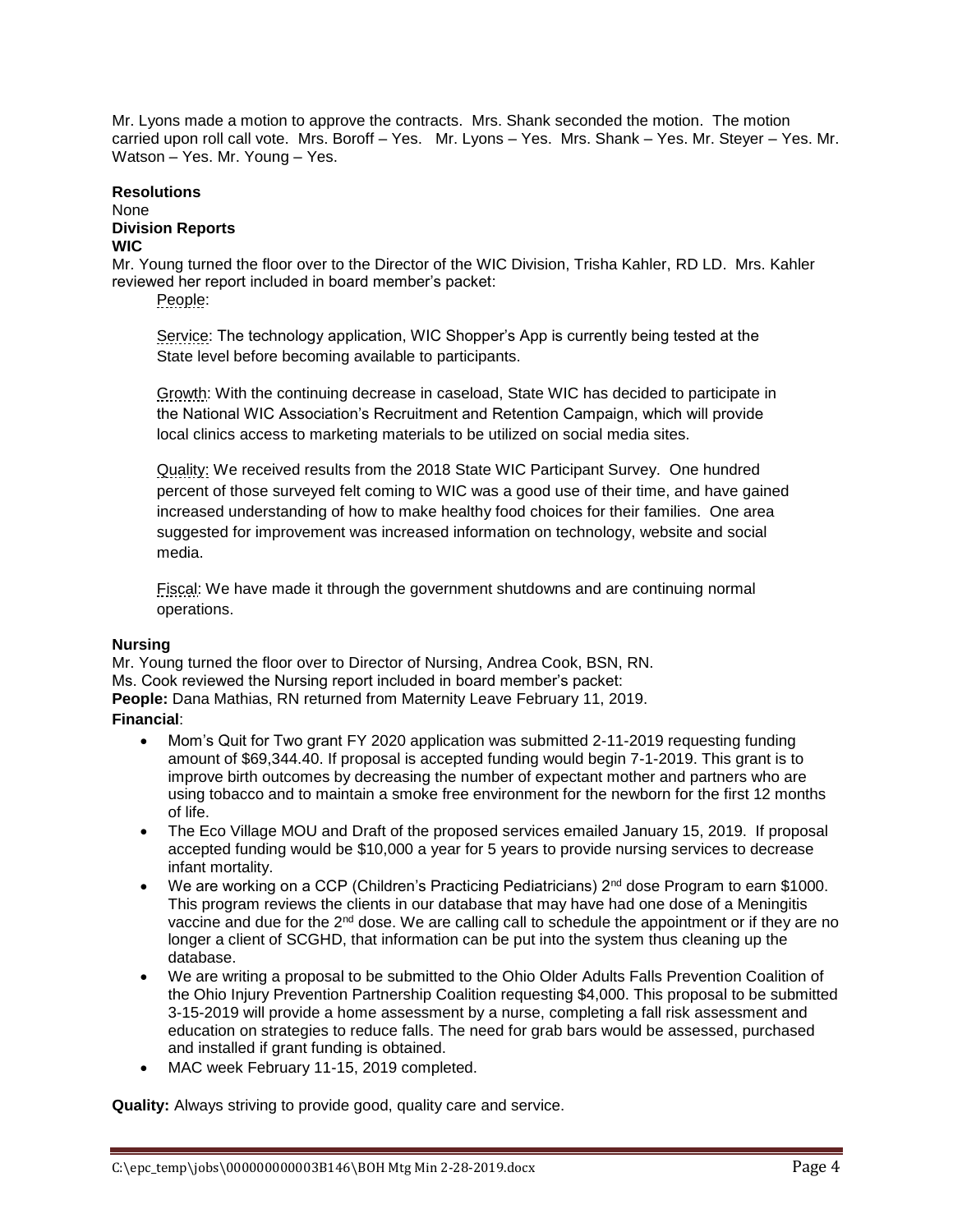# **Service:**

- The CDC [says](https://statnews.us11.list-manage.com/track/click?u=f8609630ae206654824f897b6&id=2d8694a612&e=e98b77fa19) this flu season has been similar to other seasons dominated by H1N1 viruses, but it remains far less severe than last flu season. The CDC says it expects flu activity to remain high for a number of weeks. While this year's flu season has been milder overall than last year's, to date 41 children have died across the country from flu-related causes. Ohio is reporting three fluassociated pediatric deaths for the 2018-2019 flu season. We still have state provided flu vaccine.
- We have mailed letters to the Superintendents of Old Fort High School, New Riegel and Hopewell Loudon and to the Bettsville elementary Principal. This letter outlines the important role a school nurse plays in the educational setting and a list of school nursing services SCGHD can offer to maximize learning potential and increase productivity.
- We continue to provide a Hepatitis A vaccine as a public health outreach to CROSSWAEH and Rigel for staff members and clients.
- We will be providing the third onsite Hepatitis B vaccine administration to Fostoria School Employees March 12<sup>th</sup>.
- Buffalo Wild Wings Franchise Owner has requested us to provide Hepatitis A vaccine administration outreach/onsite to 80 employees. Tentatively scheduled March 18<sup>th</sup> and 25<sup>th</sup>

Hepatitis A Outbreak Summary (February 25, 2019):

Number of cases: 1819 Illness onset range: 01/05/2018 – 02/20/2019 Age range: 1-84 years Gender: 60% male Number of hospitalizations: 1140 (63%) Number of deaths: 7 Number of counties with cases: 69 (78%)

Additional information can be found on the Ohio Department of Health website *[https://www.odh.ohio.gov](https://www.odh.ohio.gov/)*

**Growth:** Cindy Voorhees will be attending the Fall Prevention Symposium 3-29-2019, Andrea Cook will be attending HIPPA Compliance Officer Training March 1, 2019, Rita Schank, Dana Mathias and Kate Doepker will be attending the Regional School Nurse Conference March 15,

## **Environmental Health**

Mr. Young turned the floor over to the Director of Environmental Health, Laura Wallrabenstein, MA RS. Mrs. Wallrabenstein reviewed her report included in board member's packet. Mrs. Wallrabenstein presented for condemnation, property located at:

- a. 6224 N SR 53 Tiffin, OH Owned by Jessalyn M. & Jeremy Murphy – same address Home is actually vacant and not secure. . . There was a fire here a few years ago resulting in one fatality. Referred by Pleasant Twp. Trustees.
	-
- b. 842 N. Countyline Fostoria, OH 44830 Owned by Prudence R. Weber 11890 TR 41 Fostoria, OH 44830 Home is fire damaged, vacant, and not secure. Referred by Fostoria Zoning.
- c. CONDEMNATION: 1340 W. Woodland Ave. Tiffin, OH 44883 Owned by Laurent J. & Vickie S. Brickner, 1783 E SR 18 Tiffin, OH 44883 Has a failed HSTS and has ignored orders to replace or vacate MoHo.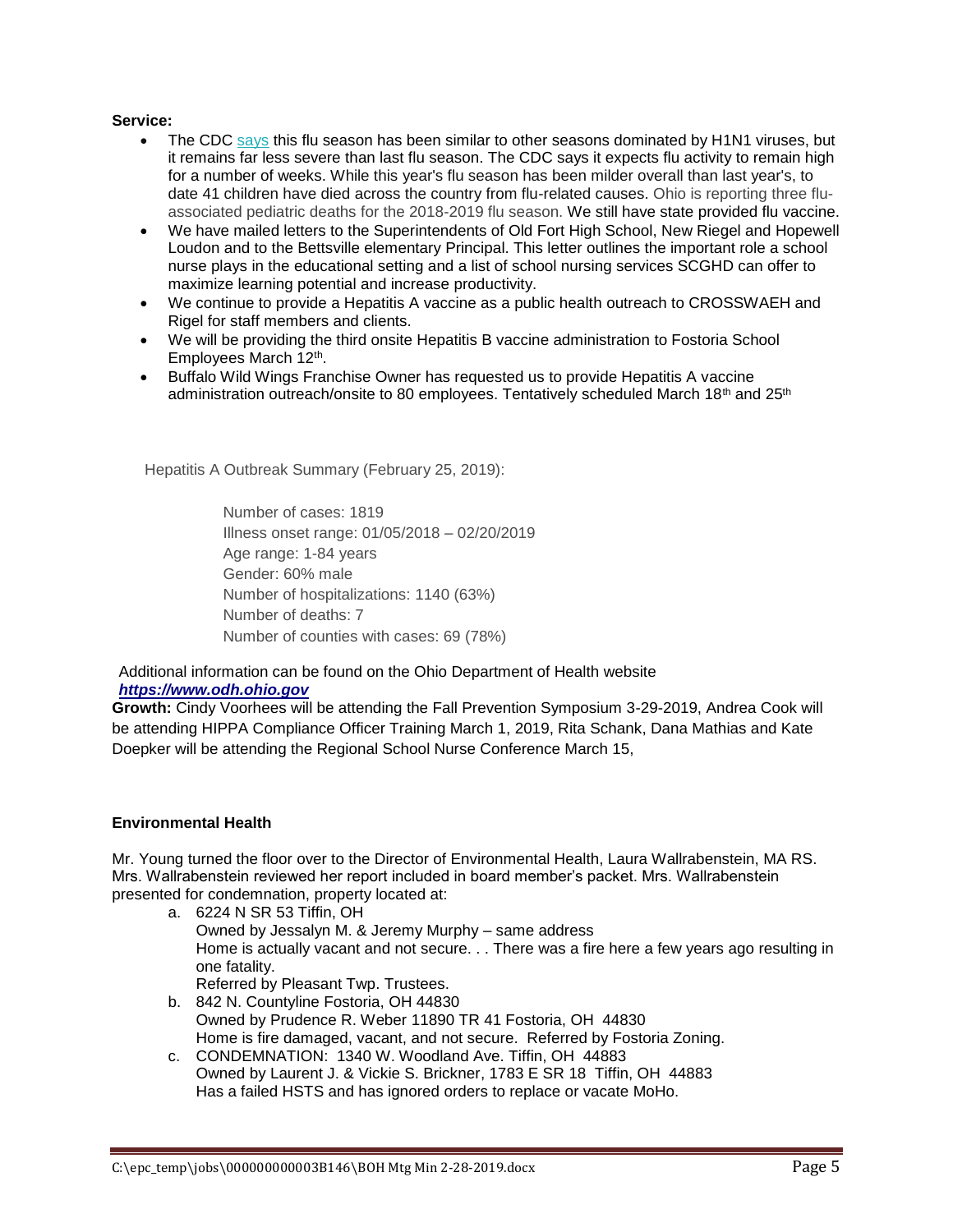Mr. Young requested a motion to condemn the property located at 6224 N SR 53 Tiffin, OH, 842 N. Countyline Fostoria, OH 44830 and the property located at 1340 W. Woodland Ave. Tiffin, OH 44883. Mr. Lyons made a motion to grant condemnation of the properties as presented. Mr. Steyer seconded the motion. Motion Carried.

d. HSTS Variance for Randy Hoover to achieve CEU's (for registered sewage pumper) Needs 6 hours by May 1, 2019

Mr. Young requested a motion of a variance to allow Randy Hoover, Hoover Septic Tank Cleaning, until May 1, 2019 to complete CEU's that were required by December 31, 2018 to be a Registered Service Provider. Mr. Hoover we also need to complete CEU's by the end of 2019 to be Registered Service Provider for 2020. Mr. Lyons made a motion to grant variance for Mr. Hoover. Mrs. Boroff seconded the motion. Motion Carried.

e. Landfill License – You are probably aware that Fostoria City Council has also officially opposed the issuance of the landfill's license as well as Jackson Twp.

## General Update:

People and Growth: Unsure if we are seeking an additional RS or not at this point. . .

Financial: The 2017 HSTS grant has been closed out and we now have \$200,000 to spend (2018 monies) and a new \$150,000 awarded for 2019. So there is \$350,000 available to upgrade/replace septic systems in Seneca Co. We have new brochures about the grant available if you would like any!

Service: We are sending our own contracted service providers out to over 50 addresses that have failed to properly manage their HSTS (home sewage treatment systems) – it IS a service, but likely not a welcome one!

Quality: I'm excited about Policy Stat being introduced to the general staff soon – I'm hoping this will allow the EH Division to closely review/revise all of our policies and bring them up to date!

## **Health Commissioner**

Mr. Young turned the floor over to the Health Commissioner, Beth Schweitzer, MPH, MCHES. Mrs. Schweitzer reviewed her report included in board member's packet:

Numerous phone calls and meetings in Preparation for Landfill Public Forum and attendance Consulting with Joe Durham to prepare resolution for Board meeting.

Attended Family Children First Council and health Alliance Arranged for Hospital Council to initiate Community Health Assessment process

Public Affairs and AOHC Board Meetings.

Mr. Young requested a motion for Eastman & Smith, Ltd. to submit a request for proposal to Environmental Health Agency to analyze data and collect new data from the landfill. Mr. Lyons made a motion for Eastman & Smith, Ltd. to submit a request for proposal to Environmental Health Agency to analyze data and collect new data from the landfill. Mr. Watson seconded the motion. . The motion carried upon roll call vote. Mrs. Boroff – Yes. Mr. Lyons – Yes. Mrs. Shank – Yes. Mr. Steyer – Yes. Mr. Watson – Yes. Mr. Young – Yes.

## **Employee Related Actions**

# **Unfinished Business**